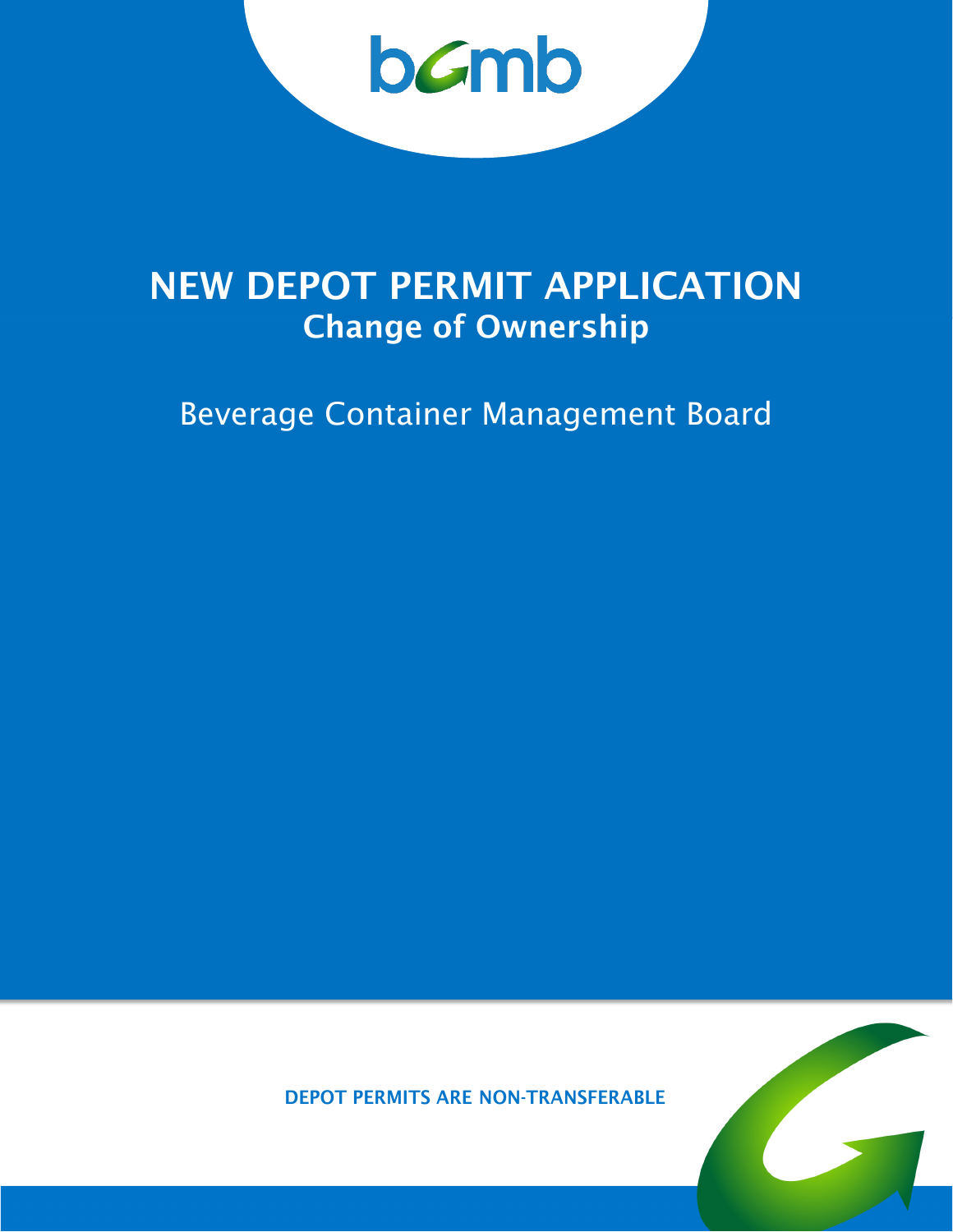

**DEPOT PERMIT APPLICATION – CHANGE OF OWNERSHIP**

Introduction Letter www.bcmb.ab.ca

#### **Thank you for your interest in becoming a part of the Alberta beverage container system.**

This application should be completed and submitted to the BCMB prior to any:

- 1. Purchase of an existing Depot by an outside party; or
- 2. Change of effective control of the Depot.

### **Please note that Change of Ownership Applications take approximately 30-60 days to process.**

**Do your homework!** Applicants should ensure they understand the timelines, and ensure they meet the criteria in the Depot By-law **before** submitting an application or entering into any agreements or contracts.

#### *Depot Permit Application Instructions:*

- 1. Applications are to be submitted to the BCMB **at least 60 days** prior to the proposed start date for operations.
- 2. Complete the PDF fillable forms attached to this document. **Handwritten applications will not be accepted**.
- 3. Applications must be completed by a proposed Permit Holder. **Applications completed and submitted by anyone other than a proposed Permit Holder/Depot Owner will be rejected.**
- 4. Include required supporting documentation: all items listed in the checklist at the end of this application package must be attached. **Incomplete applications, with missing documentation, will be rejected.**
- 5. Check all confirmation boxes and complete all required fillable fields. There is a check box on the bottom right corner of each page to confirm that the information you have provided is accurate and submitted by you as the Permit Holder.
- 6. Read the authorizations and acknowledgements thoroughly.
- 7. The complete application must be submitted to the BCMB via email to [permits@bcmb.ab.ca.](mailto:permits@bcmb.ab.ca)
	- a. **The individual listed as Permit Holder 1 on the application form, must submit the application using the email address they have provided as contact information.**
	- b. **Applications received from alternate/third-party emails will be rejected for security purposes.**
	- c. **Fax or paper copies will not be accepted.**
- 8. Once an application has been submitted, you will receive an automatic response confirming delivery. You can then expect a Compliance Officer to be in contact within 10 business days.
	- a. Once your application has been accepted, you will be instructed via email to submit the Permit Application Fee of \$600. Instructions for payment will be provided at that time.

If you have any questions regarding these criteria, or any other portion of the attached application package, please contact a BCMB Compliance Officer at 1-888-424-7671. Further contact information is also available on the BCMB website at: <https://www.bcmb.ab.ca/contact/>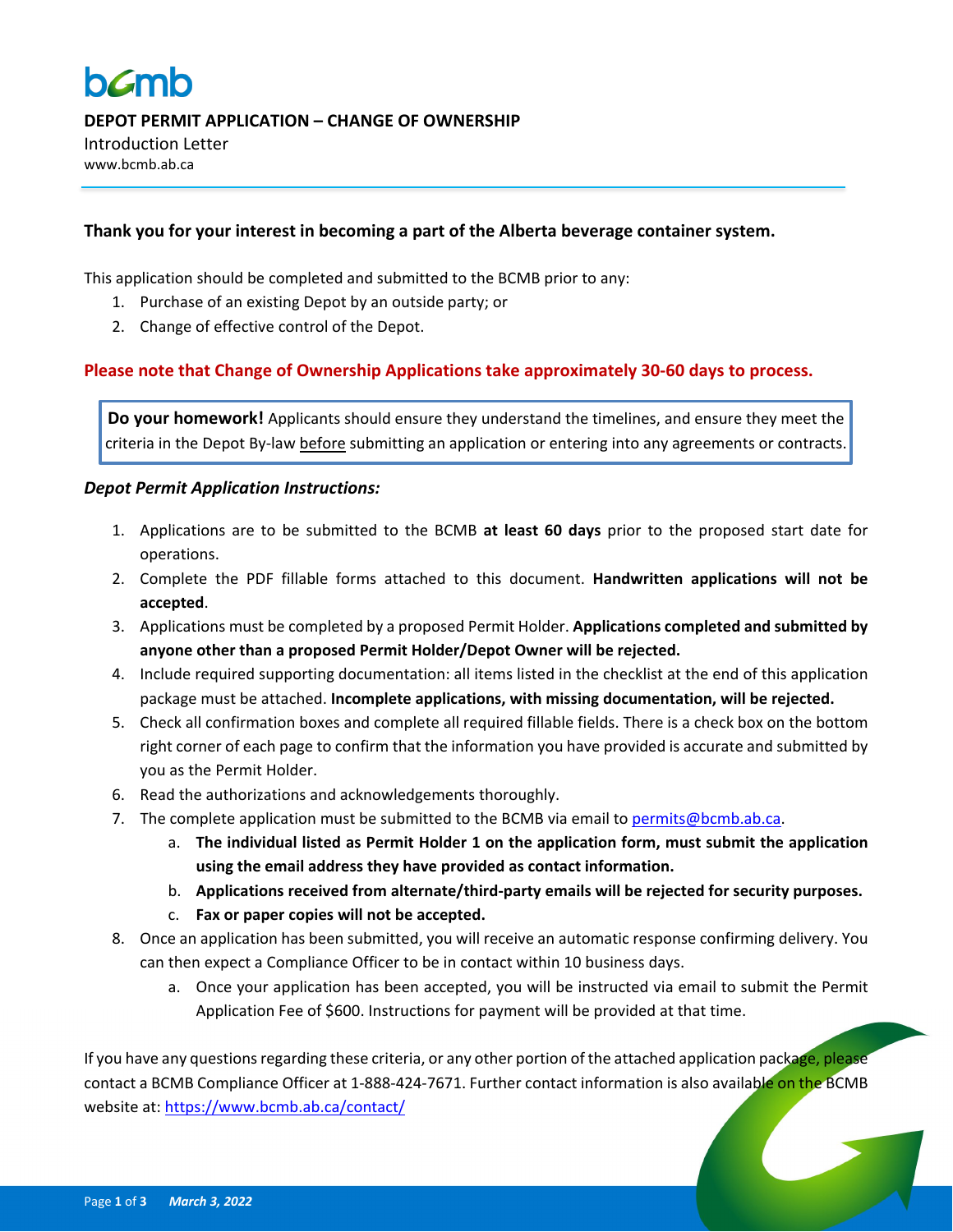# **b***c*mb

**DEPOT PERMIT APPLICATION – CHANGE OF OWNERSHIP**

Introduction Letter www.bcmb.ab.ca

## **Before you submit your application, please read the following information.**

The standards prescribed within BCMB By-laws and approved agreements must be met or exceeded for a Depot Permit to be issued. Applicants are encouraged to exceed the minimum standards to better serve the public in accessing convenient, quality, innovative and safe beverage container recycling services in Alberta. All BCMB bylaws and agreements can be found on the BCMB website a[t https://www.bcmb.ab.ca/about/governing](https://www.bcmb.ab.ca/about/governing-documents/)[documents/](https://www.bcmb.ab.ca/about/governing-documents/)

As of December 31, 2020, all Depots handling an excess of 6 million containers are required to have an Industry Standard Point of Return (POR) system. For more information on this please contact the BCMB.

We encourage you to learn about the Alberta beverage container system by viewing the information available on the following websites:

#### **Beverage Container Management Board**

*[www.bcmb.ab.ca](http://www.bcmb.ab.ca/) (Regulator and permitting authority for the industry)*

**Alberta Bottle Depot Association** *[www.abda.ca](http://www.abda.ca/) (Depot membership organization)*

### **Alberta Beverage Container Recycling Corporation**

*[www.abcrc.com](http://www.abcrc.com/) (Also referred to as the Collection System Agent. Agent for manufacturers of non-refillable beverage containers)*

#### **Brewers Distributor Ltd.**

*[www.bdl.ca](http://www.bdl.ca/) (Also referred to as a Collection Service Provider. Overseen by the Alberta Beer Container Corporation. Agent for manufacturers of refillable beer containers)*

#### **Alberta Depot**

*[www.albertadepot.ca](http://www.albertadepot.ca/) (Public-facing website representing Alberta's beverage container system. Administered by the Alberta Beverage Container Recycling Corporation)*

The beverage container system is an environmental system regulated under the Environmental Protection and Enhancement Act and the Beverage Container Recycling Regulation. The Beverage Container Management Board (BCMB) is mandated to regulate and enhance a leading beverage container system that protects Alberta's environment. The Alberta beverage container return system operates under legislation as a deposit-refund system. Depots are permitted by the BCMB and operate in over 200 locations throughout the province. Depots accept registered, used and empty beverage containers and provide the customer with a refund of either 10 or 25 cents depending on the container size.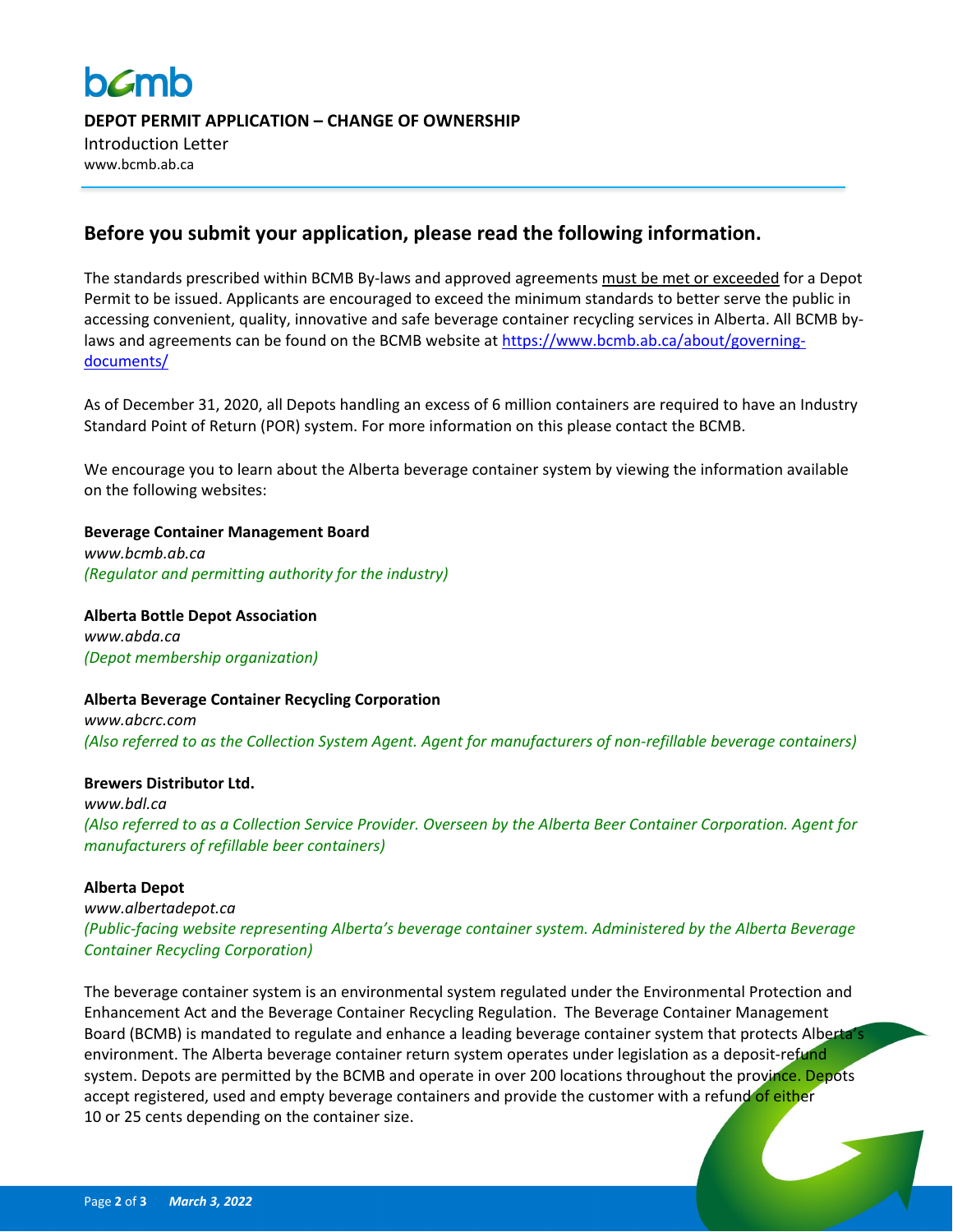# **h***c*mh

**DEPOT PERMIT APPLICATION – CHANGE OF OWNERSHIP**

Introduction Letter www.bcmb.ab.ca

Every year, over two billion beverage containers are returned to depots and recycled by the industry. The Alberta system continues to protect Alberta's environment by reducing waste from landfills and achieves an average return rate of 85%.

Depots are paid a handling commission to collect, sort and prepare containers for shipment to the Collection System Agent (CSA) or a Collection Service Provider (CSP). Depots sort containers into nearly 30 material streams. The Collection System Agent, also referred to as the Alberta Container Recycling Corporation, is the agent for all manufacturers of non-refillable containers and collects and pays for all non-refillable containers from depots. Collection Service Providers collect and pay for all refillable containers from depots.

The BCMB Board of Directors is responsible for approving by-laws, policies and handling commissions. The Depot By-law, the Fee By-law and the Handling Commission By-law are most relevant to Depot owners. The BCMB establishes criteria and standards that all Depots must adhere to and in turn operates compliance programs for failure to meet those standards. The industry establishes Service Agreements which provides the terms and conditions for day-to-day operations such as handling and sorting of containers, transportation and shipment of containers, payment and dispute resolution mechanisms. All of the documents can be found on the BCMB website on the "Governing Documents" page.

## **DEFINITIONS**

Below is a list of definitions used throughout this document. These definitions are used in BCMB by-laws.

- 1. "Depot" means a place operated as a business for the collection of empty Containers.
- 2. "Depot Manager" means the individual identified by the Permit Holder as the individual primarily responsible for the day-to-day operations of a Depot.

Note: For the purpose of this application, a Depot Manager is considered any person who is not a Permit Holder, who supervises staff and has authority or control of the Depot when the Permit Holder is not present. This includes Supervisors or other similarly named staff who have a higher level of responsibility than general employees .

- 3. "Industry Email Address" means the email address assigned by the BCMB to each Depot in conjunction with its Permit.
- 4. "Permit" means a Permit to operate a Depot issued by the BCMB in accordance with the Regulation and the By-laws.
- 5. "Permit Holder" means an individual or corporate entity named in a Permit.

Note: For the purpose of this application, the term "Permit Holder" will also be used to refer to any individual Shareholder, Director or Owner of the corporate entity named in a Permit.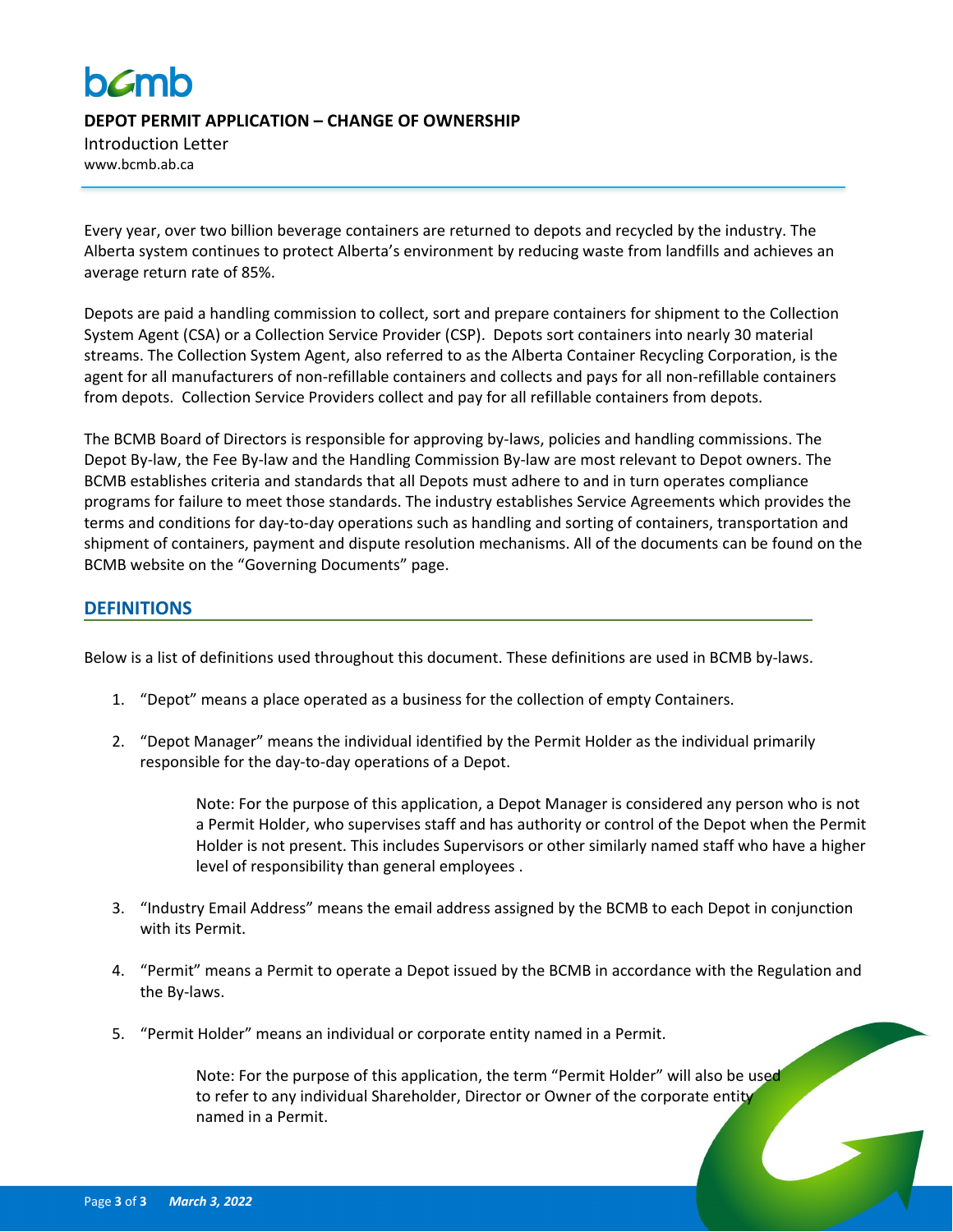# **DEPOT PERMIT APPLICATION – CHANGE OF OWNERSHIP**



| <b>DEPOT INFORMATION</b>                                         |                                                                                  |
|------------------------------------------------------------------|----------------------------------------------------------------------------------|
|                                                                  |                                                                                  |
| Depot Name:                                                      |                                                                                  |
|                                                                  |                                                                                  |
| Depot                                                            |                                                                                  |
| Telephone:                                                       |                                                                                  |
|                                                                  |                                                                                  |
| <b>Depot Site Location</b>                                       |                                                                                  |
| Legal Land Location /                                            |                                                                                  |
| Lot, Block, Plan:                                                |                                                                                  |
|                                                                  |                                                                                  |
|                                                                  | Street:                                                                          |
| City/Town:                                                       |                                                                                  |
|                                                                  |                                                                                  |
|                                                                  | Province:<br>Postal Code:                                                        |
| <b>Depot Mailing Address</b>                                     | Same as above                                                                    |
|                                                                  | (Address provided here will be used for all mailed correspondence)               |
|                                                                  | Street:                                                                          |
| City/Town:                                                       |                                                                                  |
|                                                                  |                                                                                  |
|                                                                  | Province:<br>Postal Code:                                                        |
|                                                                  | Will you own or lease the above noted property where the Depot will be operated? |
| Own                                                              | Lease                                                                            |
| Who will be the registered owner(s) of the above noted property? |                                                                                  |
|                                                                  |                                                                                  |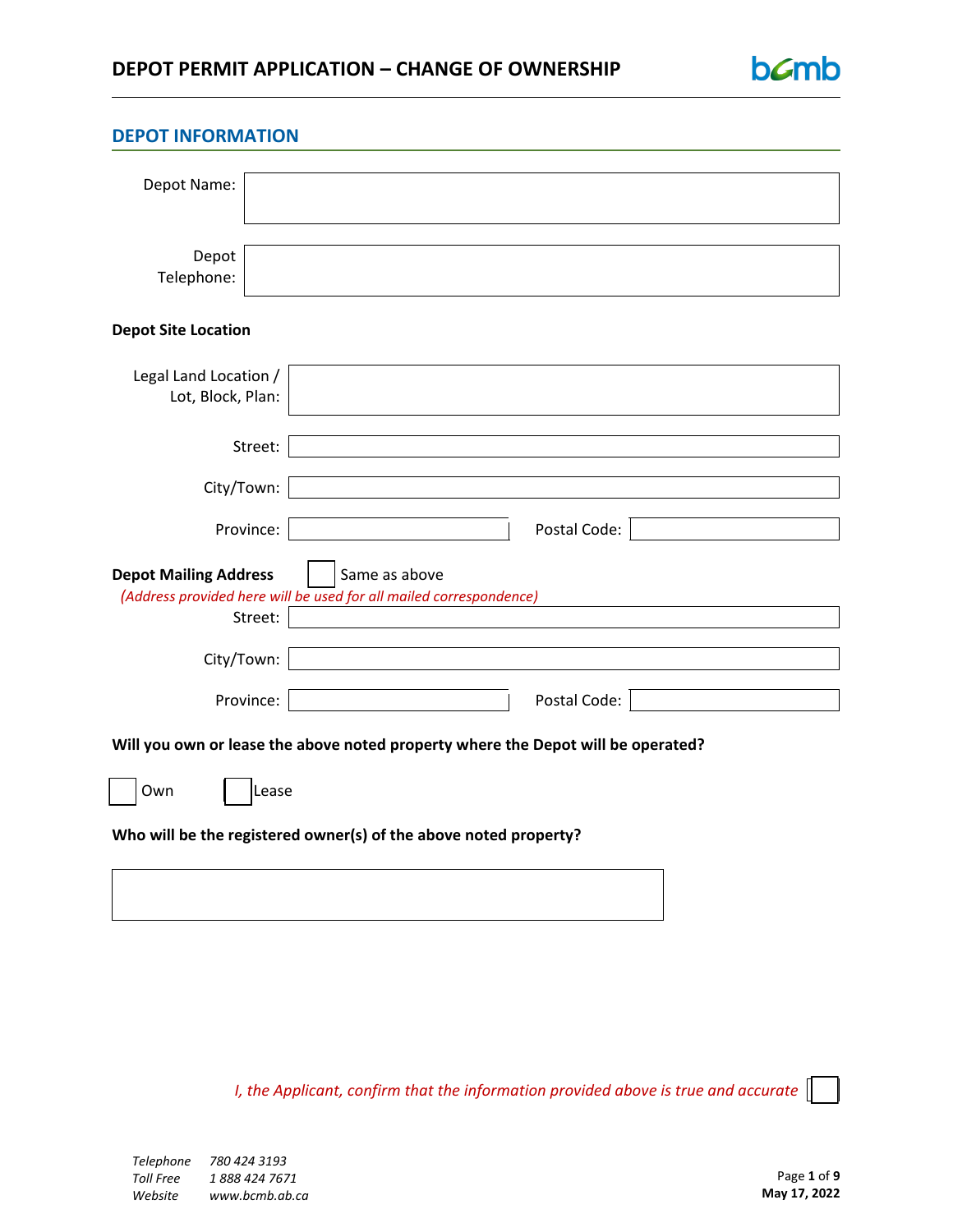## **DEPOT OWNERSHIP/SHAREHOLDER INFORMATION**

#### **Type of Ownership: check one**

| Sole Proprietorship<br>A sole proprietorship is a non-incorporated business where you are the sole owner, and fully responsible for<br>all debts and obligations related to your business.                                                                                                                                                                                                   |
|----------------------------------------------------------------------------------------------------------------------------------------------------------------------------------------------------------------------------------------------------------------------------------------------------------------------------------------------------------------------------------------------|
| Partnership<br>A partnership is a <b>non-incorporated</b> business that is created between two or more people. In a partnership,<br>your financial resources are combined with those of your business partner(s) and put into the business. All<br>partners must be identified as Permit Holders in your application.                                                                        |
| Corporation<br>Select this option is you have <b>incorporated</b> your business. All Shareholders and/or Directors must be identified<br>as Permit Holders in your application. If a Shareholder is another Corporation, the Shareholders and Directors<br>of that corporation will need to be identified as Permit Holders, until we have a record of ownership to the<br>individual level. |
| Corporation<br>Name:                                                                                                                                                                                                                                                                                                                                                                         |
| Non-Profit Organization                                                                                                                                                                                                                                                                                                                                                                      |

*A corporation or an association that conducts business for the benefit of the general public without shareholders and without a profit motive. All Directors should be identified as Permit Holders in your application.*

Organization Name:

#### **Complete the following information for each Depot Owner/Shareholder/Director.**

*Note: Applicants for Permits must be at least 18 years of age and must be able to provide authorization to make the application on behalf of a corporation or organization (if applicable).*

*If a permit is granted, all future communications will be sent through the BCMB assigned Industry Email Address only. Any alternate email address you provide will be kept on record as back-up contact information only.*

#### **Permit Holder 1**

*The individual named as Permit Holder 1 will be the BCMB's primary contact regarding this application.*

| Name:       |                                                                                    |
|-------------|------------------------------------------------------------------------------------|
| Home Phone: |                                                                                    |
| Cell Phone: |                                                                                    |
| Email:      |                                                                                    |
| Address:    |                                                                                    |
| City/Town:  |                                                                                    |
| Province:   | Postal Code:                                                                       |
|             | I, the Applicant, confirm that the information provided above is true and accurate |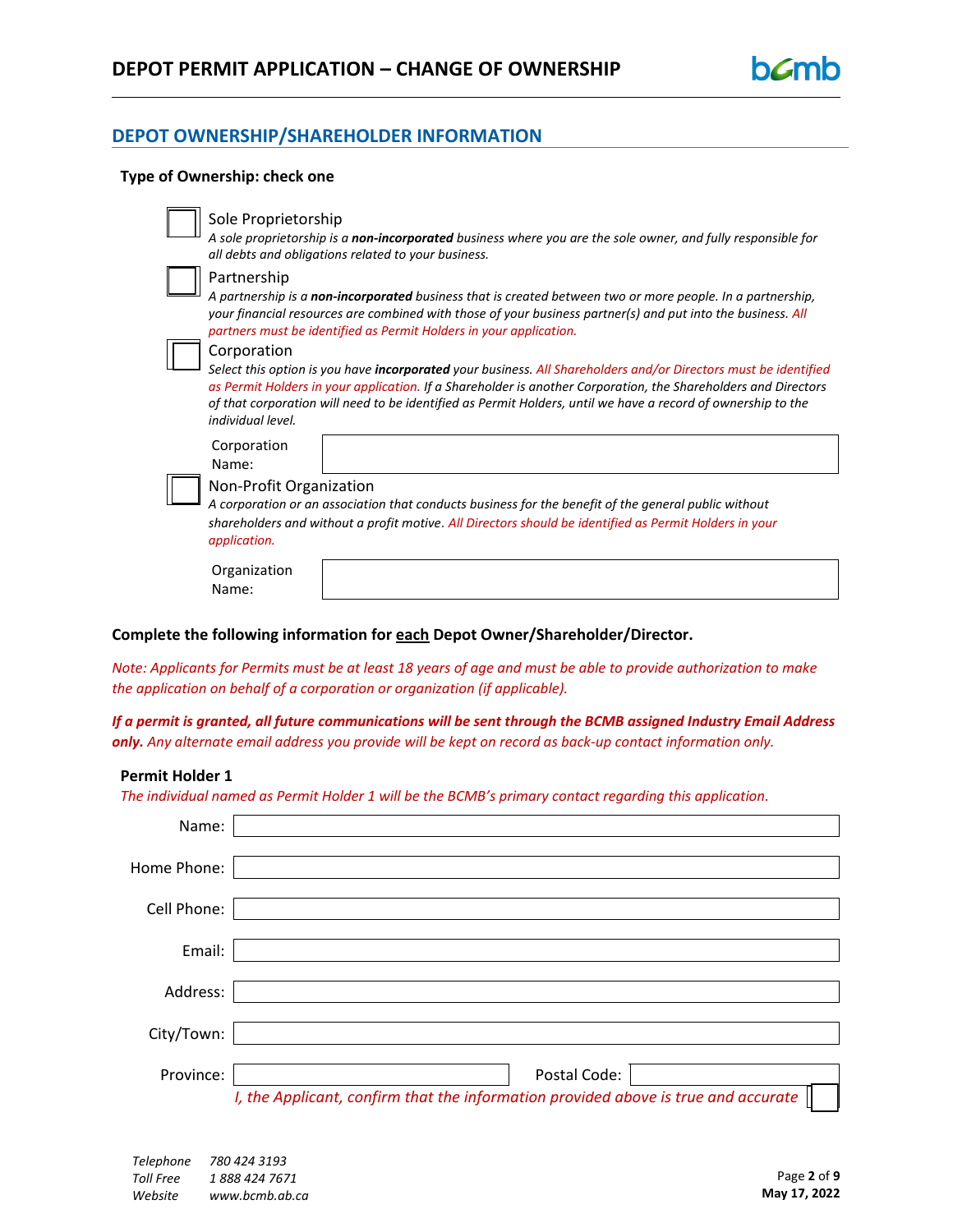# **DEPOT PERMIT APPLICATION – CHANGE OF OWNERSHIP**

| <b>Permit Holder 2</b> |                                                             |  |
|------------------------|-------------------------------------------------------------|--|
| Name:                  |                                                             |  |
| Home Phone:            |                                                             |  |
| Cell Phone:            |                                                             |  |
| Email:                 |                                                             |  |
| Address:               |                                                             |  |
| City/Town:             |                                                             |  |
| Province:              | Postal Code:                                                |  |
| <b>Permit Holder 3</b> |                                                             |  |
| Name:                  | the control of the control of the control of the control of |  |
| Home Phone:            |                                                             |  |
| Cell Phone:            |                                                             |  |
| Email:                 |                                                             |  |
| Address:               |                                                             |  |
| City/Town:             |                                                             |  |
| Province:              | Postal Code:                                                |  |

### **If there are more Permit Holders than listed above, please list their names and contact information below:**



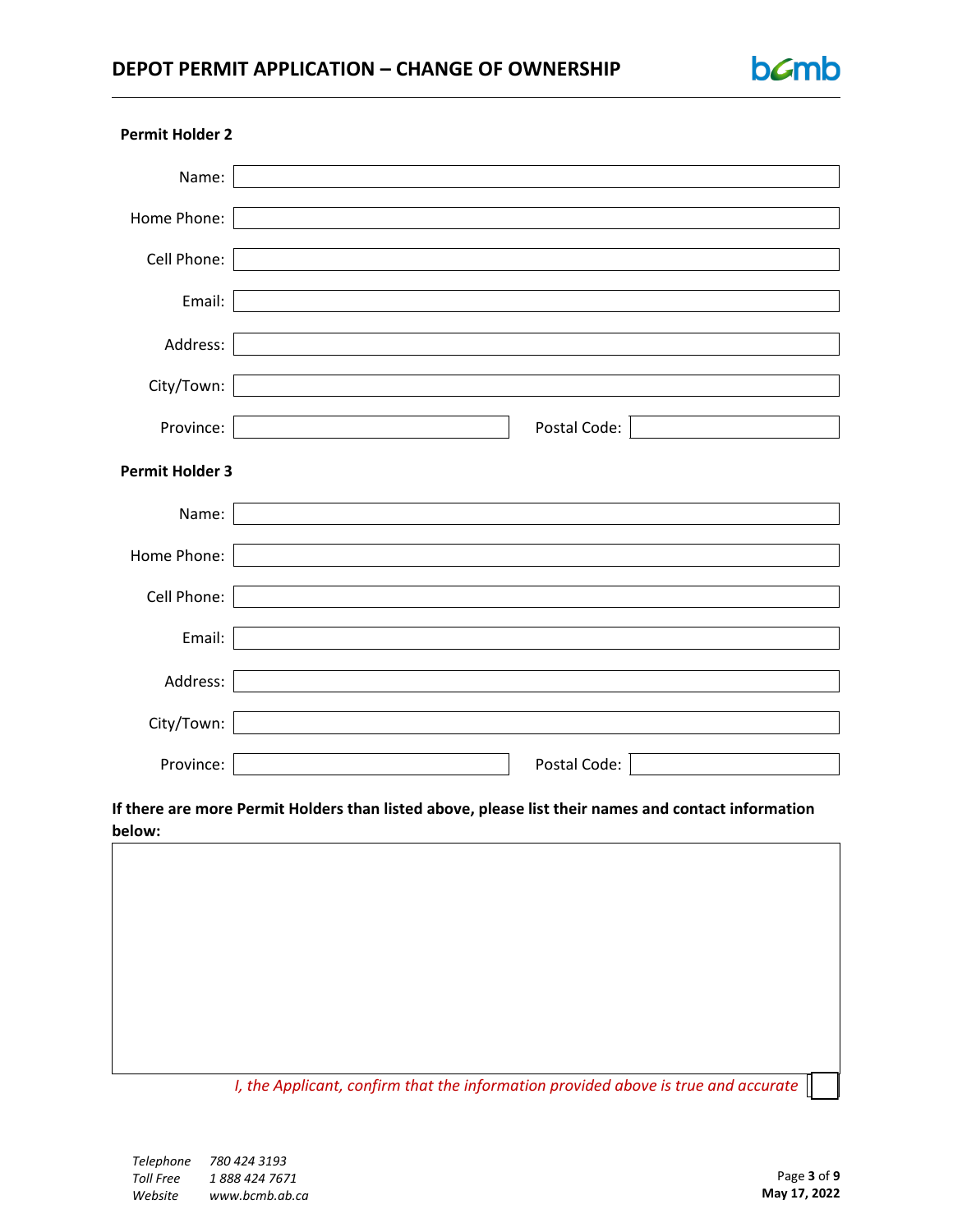#### **DEPOT MANAGER**

**Complete the following information for any individual(s), other than the above noted Permit Holders, who are primarily responsible for Depot management and day to day operations.**

*All future industry related communications will be sent through the BCMB assigned Industry Email Address only. Any alternate contact information you provide will be kept on record as back-up contact information only.*

| Depot Manager 1 | Check box if the Depot Manager is the above indicated Permit Holder 1 |
|-----------------|-----------------------------------------------------------------------|
| Name:           |                                                                       |
| Telephone:      |                                                                       |
| Email:          |                                                                       |
|                 | Depot Manager 2 (if applicable)                                       |
| Name:           |                                                                       |
| Telephone:      |                                                                       |
| Email           |                                                                       |

### **DEPOT PRIMARY CONTACT**

Who should be designated as the primary contact for BCMB and Industry Partners? (select only one – the remaining individuals noted in this application will be considered alternate contacts if we cannot reach the designated primary contact)

| Permit Holder 1 |
|-----------------|
| Permit Holder 2 |
| Permit Holder 3 |
| Depot Manager 1 |
| Depot Manager 2 |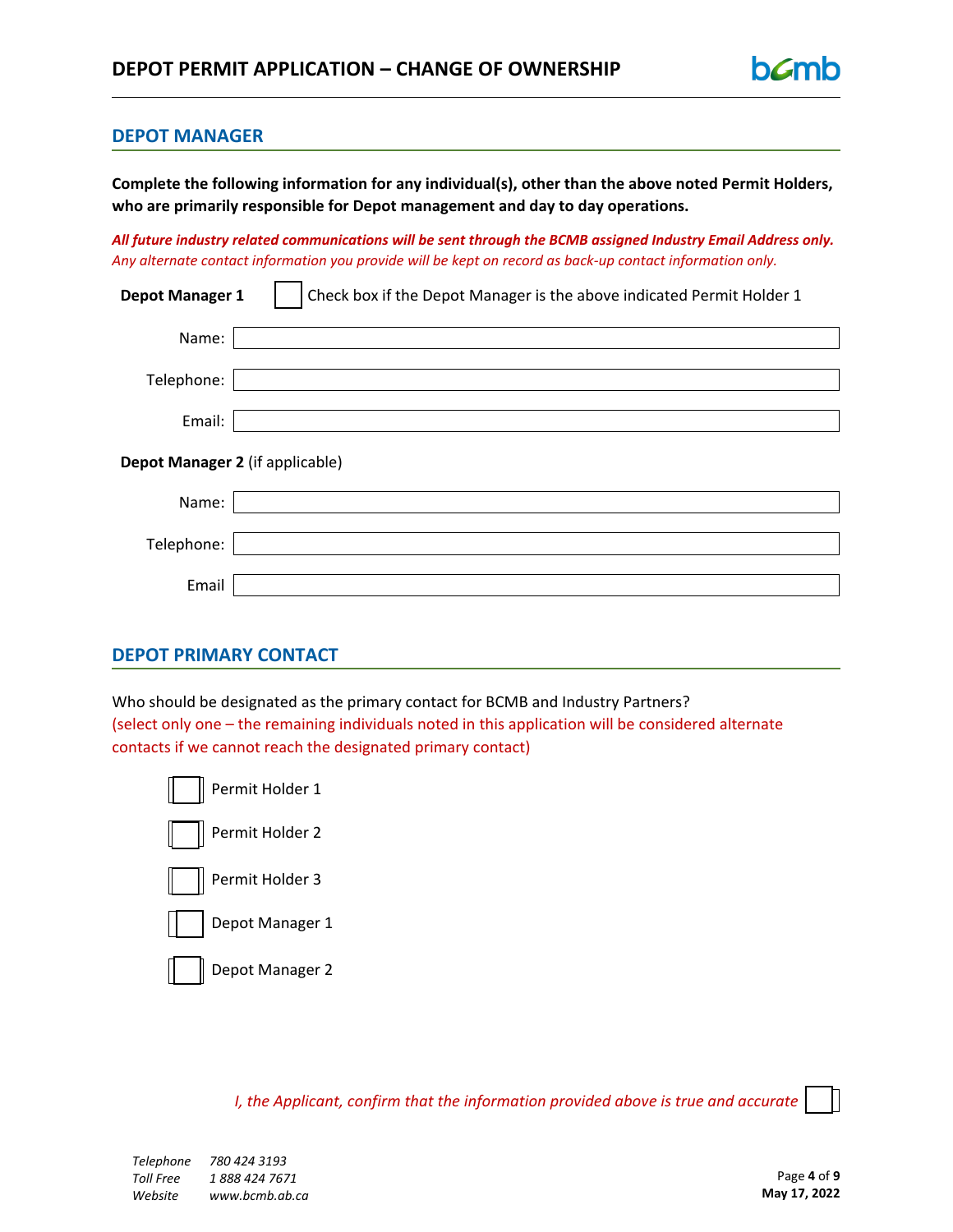

#### **AUTHORIZATIONS**

| By initialing the authorization box below, I, |               | . confirm |
|-----------------------------------------------|---------------|-----------|
| that:                                         | Permit Holder |           |

| I understand and acknowledge that the Beverage Container Management Board   |
|-----------------------------------------------------------------------------|
| may request the submittal of additional information considered necessary to |
| complete this application;                                                  |

**I have submitted this application in accordance with and will abide by the Beverage Container Recycling Regulation, all BCMB by-laws, policies, guidelines and approved agreements;**

**The information and supporting documents submitted in relation to this application are truthful and accurate;**

**I have the authority to submit this application and that it is my full intention and obligation to carry out all business and depot operations as identified in this application;**

**I agree to immediately inform the Beverage Container Management Board of any and all changes to the information provided in this application during the application approval process and throughout the term of the permit (if awarded).**

Date: | Signature:

### **PRIVACY STATEMENT**

The Beverage Container Management Board (BCMB) recognizes that the confidentiality of an individual's personal information is important, and we respect the privacy of all our stakeholders. As a Delegated Administrative Authority for Alberta Environment and Parks, the BCMB is subject to the *Freedom of Information and Protection of Privacy Act*. Any personal information that the BCMB requests from you is collected and managed in compliance with Alberta's *Freedom of Information and Protection of Privacy Act*, which states: "No personal information may be collected by or for a public body unless that information is necessary for an operating program or activity of the public body."

We do not collect personal information for commercial marketing. We may share the personal information you give us with government departments or agencies, our Collection System Agents, a Collection Service Provider or the Alberta Bottle Depot Association if your inquiry relates to that entity and the sharing is permitted by law.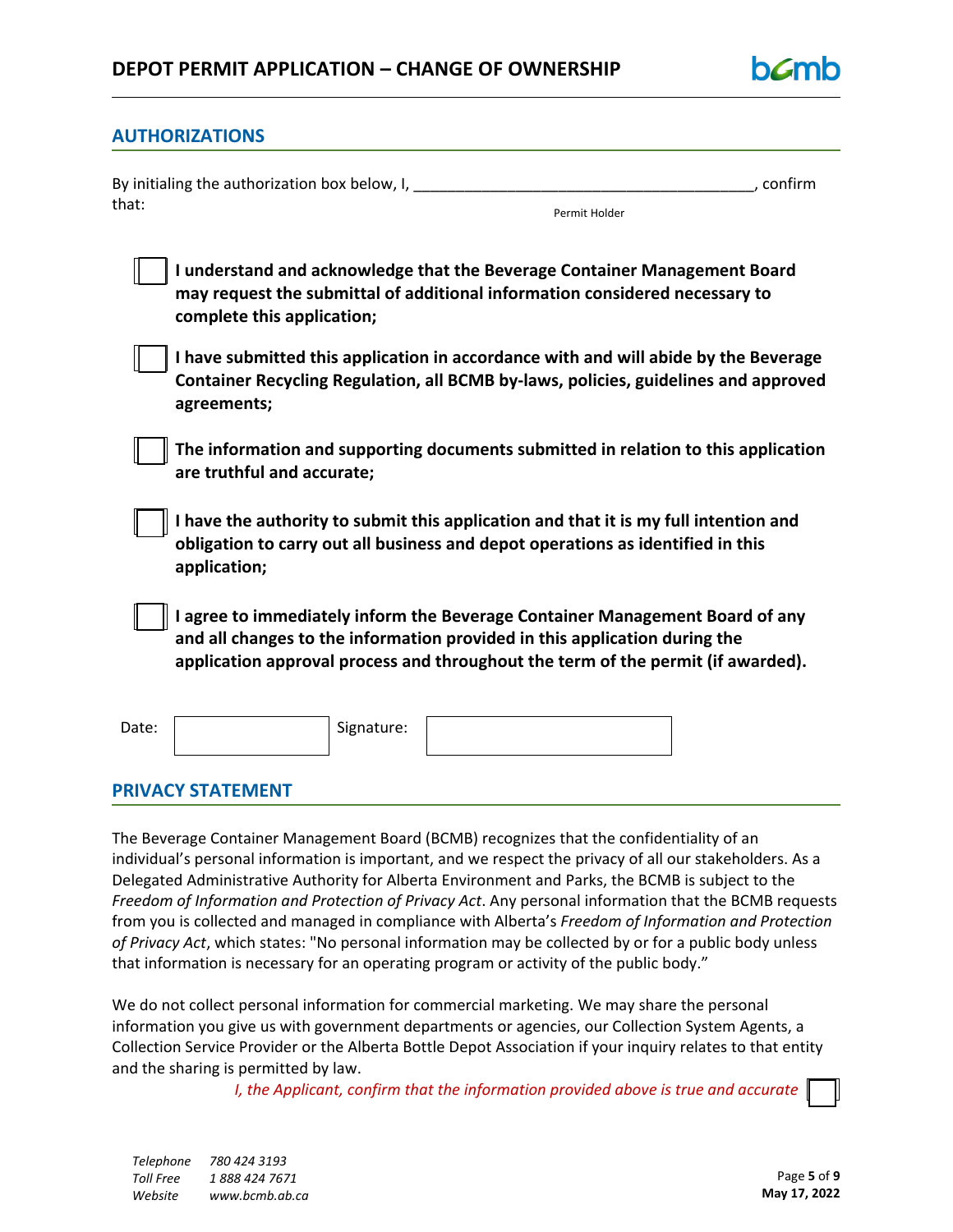## **SUGGESTED INQUIRY ITEMS**

All Depots are expected to comply with the Beverage Container Recycling Regulation, BCMB By-laws and Permit Conditions. The BCMB takes steps to enforce this compliance but does not and cannot guarantee that every existing Depot is in full compliance at all times. In addition, the BCMB is not in a position to disclose details of ongoing investigations or compliance activities. The current Permit Holder will, however, have that information.

Accordingly, the BCMB recommends that anybody who is intending to apply for a Permit to operate a Depot that has been operating previously understand how that Depot is being operated so that they can make their own assessment as to regulatory compliance. In addition, as part of its due diligence, the BCMB recommends that a prospective Permit Holder should obtain detailed information about the Depot's operations and its compliance history with the BCMB, from the outgoing Permit Holder. This will assist you in understanding what changes to operations may be appropriate or required. It will also allow you to understand what complaints may have been made in the past and any compliance measures the BCMB may have taken. Some examples of information that you may want to ask for include:

#### • **History of complaints**

- o Customer Service
- o Refund Inaccuracy
- o Other

#### • **Current Framework status**

- o Quality Control results of last 3 months
- o Refund Compliance results of last 3 months
- o Depot Inspection Results from the past 12 months
- o Non-beverage container compliance history from the past 12 months
- **Investigation history**
	- $\circ$  Has the Depot been subject of an investigation or review in the past or are they subject of one now?
- Does the Depot have any **outstanding fees**?

We would also encourage you to review the previous hearings conducted by the BCMB to better understand what is acceptable as a depot operator and what is not.

#### <https://www.bcmb.ab.ca/whats-new/bcmb-hearings/>

This information is provided by the BCMB for informational purposes only and is general in nature. It is not intended to be relied upon and should not be relied upon as being professional advice as to the due diligence that a prospective Permit Holder should undertake before entering into any agreement relating to the purchase of a Depot business or Depot business assets. The BCMB strongly recommends that Prospective Permit Holders obtain professional advice as to the nature and extent of the due diligence that they should undertake.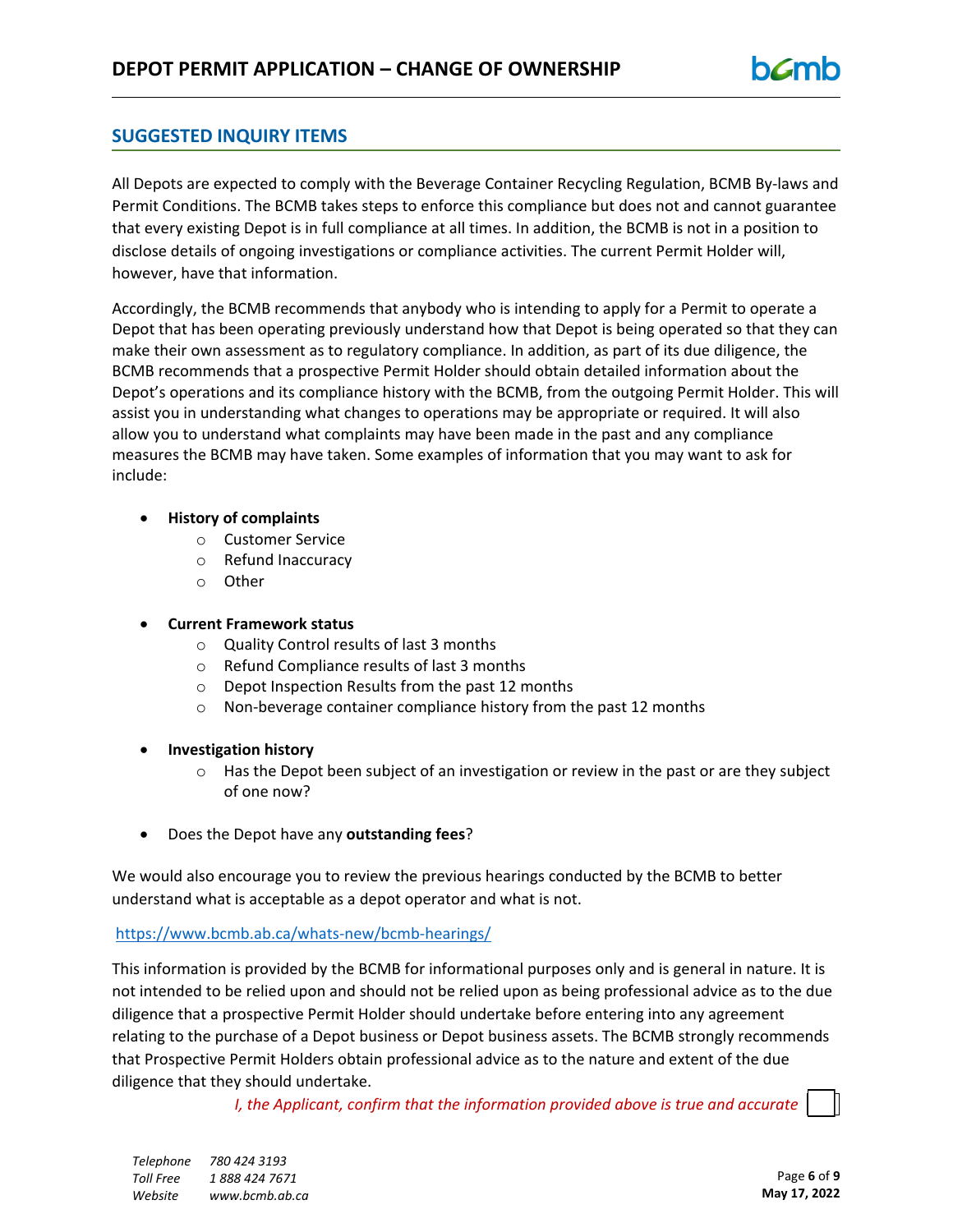#### **IMPORTANT BANKING INFORMATION INSTRUCTIONS**

The BCMB does not accept, store, or transmit banking information on behalf of Depot Owners. Therefore, all relevant banking information must be submitted directly to ABCRC and BDL to complete account set-up. Please note that this step is to be taken upon **conditional approval by the BCMB** to ensure the depot can receive payment. Correspondence will be provided by the BCMB at the time of conditional approval with instructions on how to submit banking information and other next steps.

#### **REQUIRED DOCUMENTS CHECKLIST**

Please check the applicable box to confirm the information/documentation has been included.

**The following documents MUST be included when submitting your application**. **Applications will be returned if any item(s) on this list are missing. Current, active and up to date copies are required, even if this documentation has been provided in past applications. Applicants are responsible for ensuring their application is complete, the BCMB will not recover records on your behalf.** 



#### **Completed Application Form**

Please review to confirm you have checked all authorization boxes and filled in all the required fields.



#### **Government Issued Photo Identification**

A copy of valid, government issued photo ID for each proposed Permit Holder listed above. Can be one of the following:

- Drivers License
- Passport
- Provincial Identification Card
- Permanent Resident Card

#### **Purchase Contract**

A copy of the contract for sale or agreement between the proposed Permit Holder(s) and the current Depot Permit Holder(s).



#### **Business Plan**

See the attached Business Plan Checklist for requirements.



#### **One & Three Year Financial Forecasts**

Forecasted income statements and balance sheets for the first and third year of business are required. Ensure that you explain the basis for your projections and how you determined the expected income in your business plan as instructed below.

#### **Cash Flow Projections**

Cash Flow Projections to for the first three months of operations are required to project your expected operating expenses. Ensure that you explain the basis for your projections in your business plan as instructed below.

#### **Letter of Sufficient Operating Capital or Line of Credit**

A Permit Holder must demonstrate that they have operating capital or a line of credit in an amount no less than the three month's operating expenses indicated in the requested cash flow projections, or the required amount in section 4.8 of the Depot By-law, whichever is greater. You may provide either: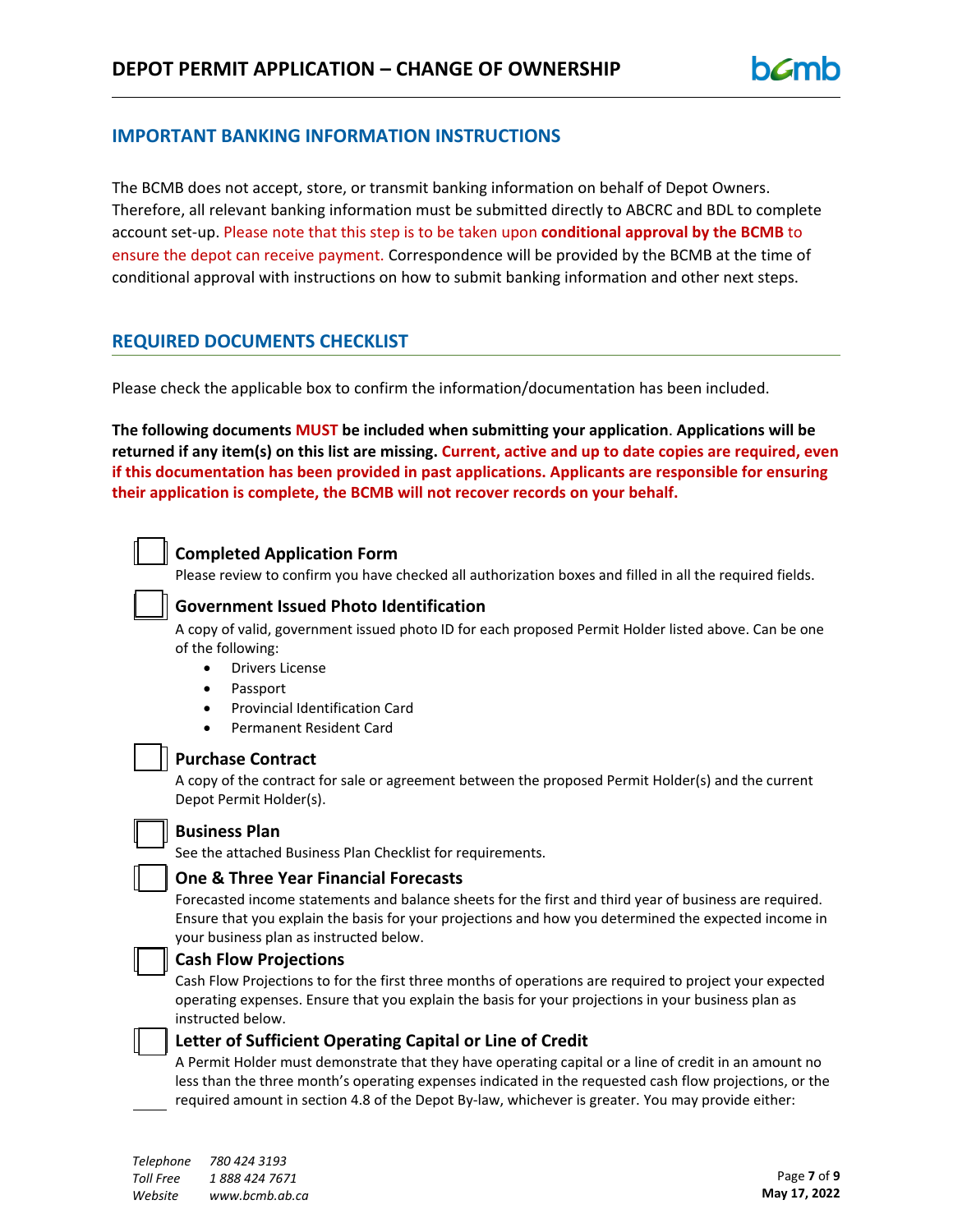capital or a line of credit; or • An account statement from a recognized financial institution that shows the account balance under the Permit Holder's name. **A Business License** A copy of an updated Business License, issued by the municipality where the Depot is located, is required. The business license must be issued to the proposed Permit Holder. If your municipality does not issue business license's, then you will need to provide a copy of confirmation from them in writing. **Criminal Record Check for All Proposed Permit Holder(s)** A criminal record check (CRC) must be submitted for each proposed Permit Holder. • The CRC must be obtained from a local law enforcement detachment; general or third-party background checks will not be accepted. The CRC must have been obtained within the last 3 months; any records older than 3 months will not be accepted. **Criminal Record Check for All Depot Manager(s)** A criminal record check must be submitted for each Depot Manager. • The CRC must be obtained from a local law enforcement detachment; general or third-party background checks will not be accepted. • The CRC must have been obtained within the last 3 months; any records older than 3 months will not be accepted. **Proof of English Proficiency for Permit Holder(s)** Proof of English Proficiency is required for all Permit Holders listed above. This can be provided in one of two ways: • proof of birth or education in an English-speaking country; or • a Canadian Language Benchmark (CLB) score of six (6) or better on speaking and listening and a score of four (4) on reading and writing. We will also accept IELTS or CELPIP results, provided that the scores obtained are equivalent to the requirements noted above for CLB results. **Proof of English Proficiency for Depot Manager(s)** Proof of English Proficiency is required for all Depot Managers listed above. This can be provided in one of two ways: • proof of birth or education in an English-speaking country; or • a Canadian Language Benchmark score of six (6) or better on speaking and listening and a score of four (4) on reading and writing. We will also accept IELTS or CELPIP results, provided that the scores obtained are equivalent to the requirements noted above for CLB results. **Certificate of Incorporation, including Shareholder Information (if applicable)** If the owner of the Depot is a corporate entity, you will need to provide a copy of your incorporation documents, which include your certificate of incorporation and shareholder information. If any of the Shareholders of this corporate entity are other registered corporations, you will also need to provide corporate searches for those entities, and so on until ownership is disclosed to the individual level. **Non-Profit Registration (if applicable)** If the owner of the Depot is a non-profit organization, a copy of the organization's registration and a current list of Directors must be provided. **Lease Agreement for the Depot Property (if applicable)**

• A letter from a recognized financial institution stating that the Permit Holder has operating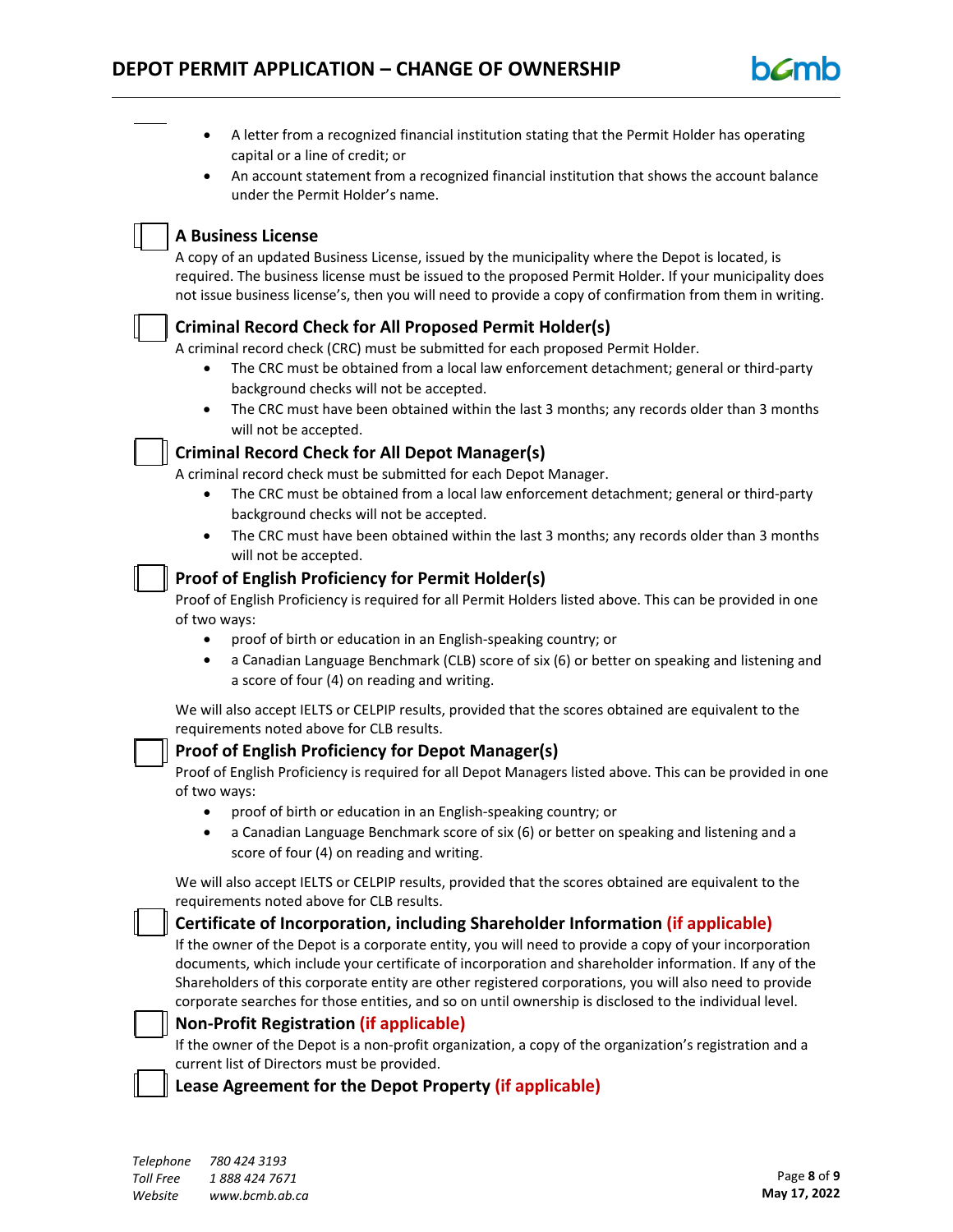The Permit Holder for a Depot must be the owner or lessee of the location where the Depot is operated. If the Permit Holder is a lessee, you must provide a copy of your lease agreement for the depot property. If the Permit Holder is the owner of the Depot property, refer to the "Conditions of Approval" outlined below.

## **Detailed Site Plan (if applicable)**

If you are planning to complete any renovations, or make any changes related to facility, yard, premises, or equipment requirements noted in the Depot By-law, then you must include a site plan detailing those changes. Site plans must include building and lot dimensions (square footage), interior layout, customer service and container storage areas, customer vehicle entrance/exit, customer parking area, transport truck access and loading area.

**Please note that the above list is not all-inclusive. Per the Depot Bylaw, during the review of any application the BCMB may request oral information or additional written information from the Applicant, a person who is directly affected by the application, a local authority, Government agency or any other source the BCMB considers appropriate (4.13). Should we require any additional information or documentation to process your application, you will be notified in writing.**

## **CONDITIONS OF APPROVAL**

If your Change of Ownership Application is approved, you may be required to meet conditions of approval before a final permit is issued to you. The following conditions may require time and preparation for you to obtain:

• **A Land Title (if applicable)**

The Permit Holder for a Depot must be the owner or lessee of the location where the Depot is operated. If the Permit Holder is the owner, you must provide a copy of an updated land title showing the Permit Holder as the registered owner of the Depot property.

• **ABDA Training (if applicable)**

**If you have a Land Title at the time you complete your application, you may submit it along with the items noted in the Required Documents Checklist above.**

**Please note that this list is not all-inclusive. At the BCMB's discretion there may be other conditions in addition to or in place of those noted here.**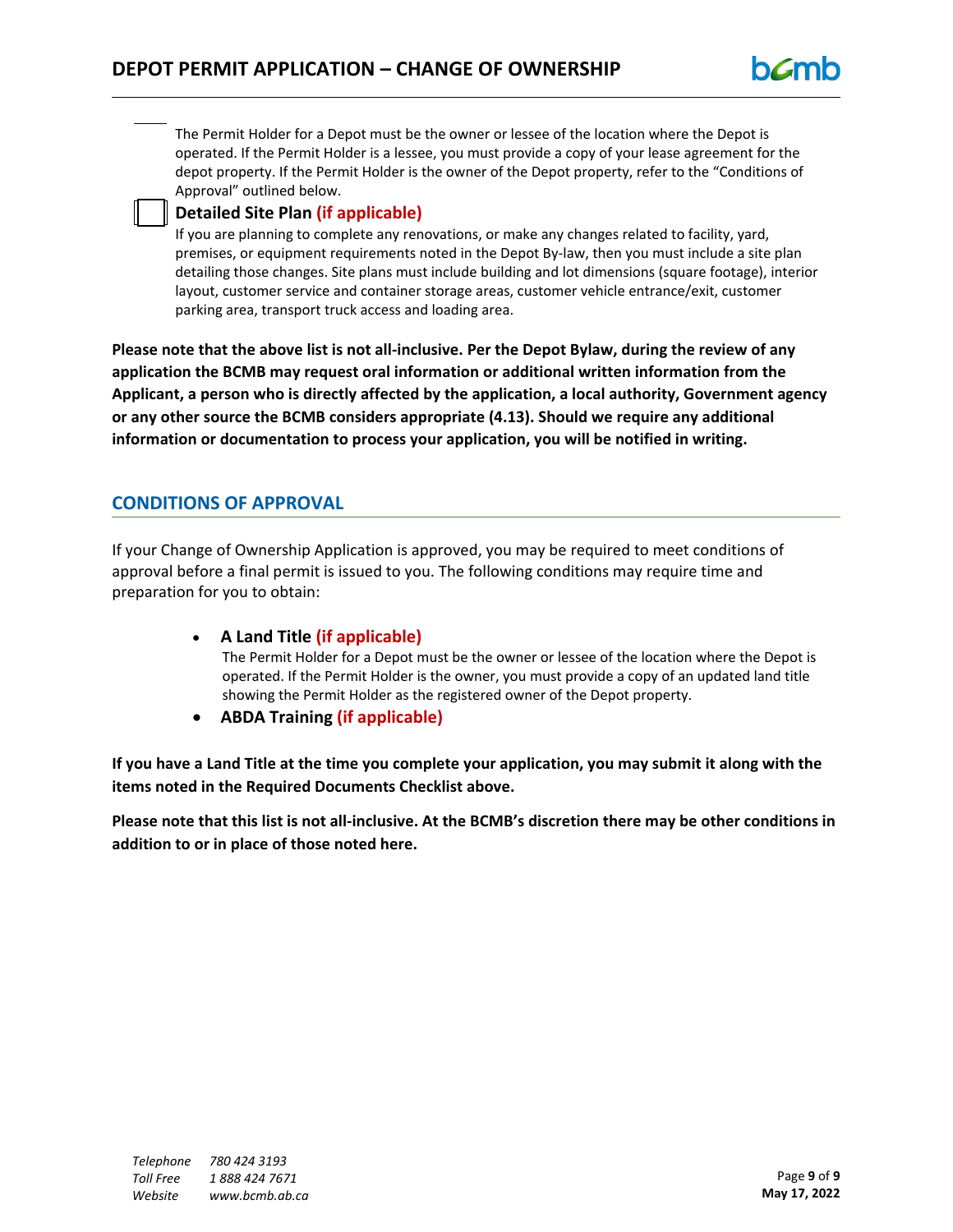

**The following information MUST be included within the Business Plan**. **Applications will not be considered complete if any item(s) on this list are missing. Missing documentation may affect the amount of time required to process the application.**

**Along with the required information below, the Business Plan must explicitly demonstrate how the proposed Depot/changes to the existing Depot will meet or exceed the requirements specified in the Depot By-law.**

| <b>Depot Name</b>                                                                                                                                                                                                                                                                                                                                                                                                                                                                                  |
|----------------------------------------------------------------------------------------------------------------------------------------------------------------------------------------------------------------------------------------------------------------------------------------------------------------------------------------------------------------------------------------------------------------------------------------------------------------------------------------------------|
| <b>Name of Applicant</b><br>Full legal name                                                                                                                                                                                                                                                                                                                                                                                                                                                        |
| <b>Applicant Contact Information</b><br>Phone number and email address (both required)<br>Notice of Construction and/or Renovations (if applicable)                                                                                                                                                                                                                                                                                                                                                |
| New construction or renovations<br>Proposed date construction will begin<br>$\bullet$<br>Proposed date operations will commence                                                                                                                                                                                                                                                                                                                                                                    |
| <b>Financial Information</b><br><b>Banking Institution</b><br>$\bullet$<br>Accountant name and contact information<br>$\bullet$<br>Fiscal year end date (Sole Proprietors and Partnerships must use December 31 <sup>st</sup> to coincide<br>$\bullet$<br>with personal tax returns)                                                                                                                                                                                                               |
| Cash flow projections and financial forecasts<br>Basis of cash flow projections and financial forecasts<br>$\circ$<br><b>Legal Information</b><br>Legal advisor name and contact information                                                                                                                                                                                                                                                                                                       |
| <b>Ownership and Management</b><br>Full names of all Owners, Directors, Shareholders, Managers, and Key Staff with their<br>$\bullet$<br>position/title<br>Indication of the role each individual included above will fulfill in the day-to-day operations of<br>$\bullet$<br>the Depot<br>Description of staffing levels                                                                                                                                                                          |
| <b>Operations</b><br>Employee uniforms/Depot branding<br>٠<br>Point of Return implementation (if applicable)<br>Description and number of counting stations<br>$\bullet$<br>Implementation of other technology: automated cash machines, sorting/counting<br>equipment, video surveillance, etc. (if applicable)<br>Customer complaint/recount process<br>$\bullet$<br>Proposed Hours of Operation<br>$\bullet$<br>Specify seasonal hours<br>$\circ$<br>Specify Statutory Holiday hours<br>$\circ$ |